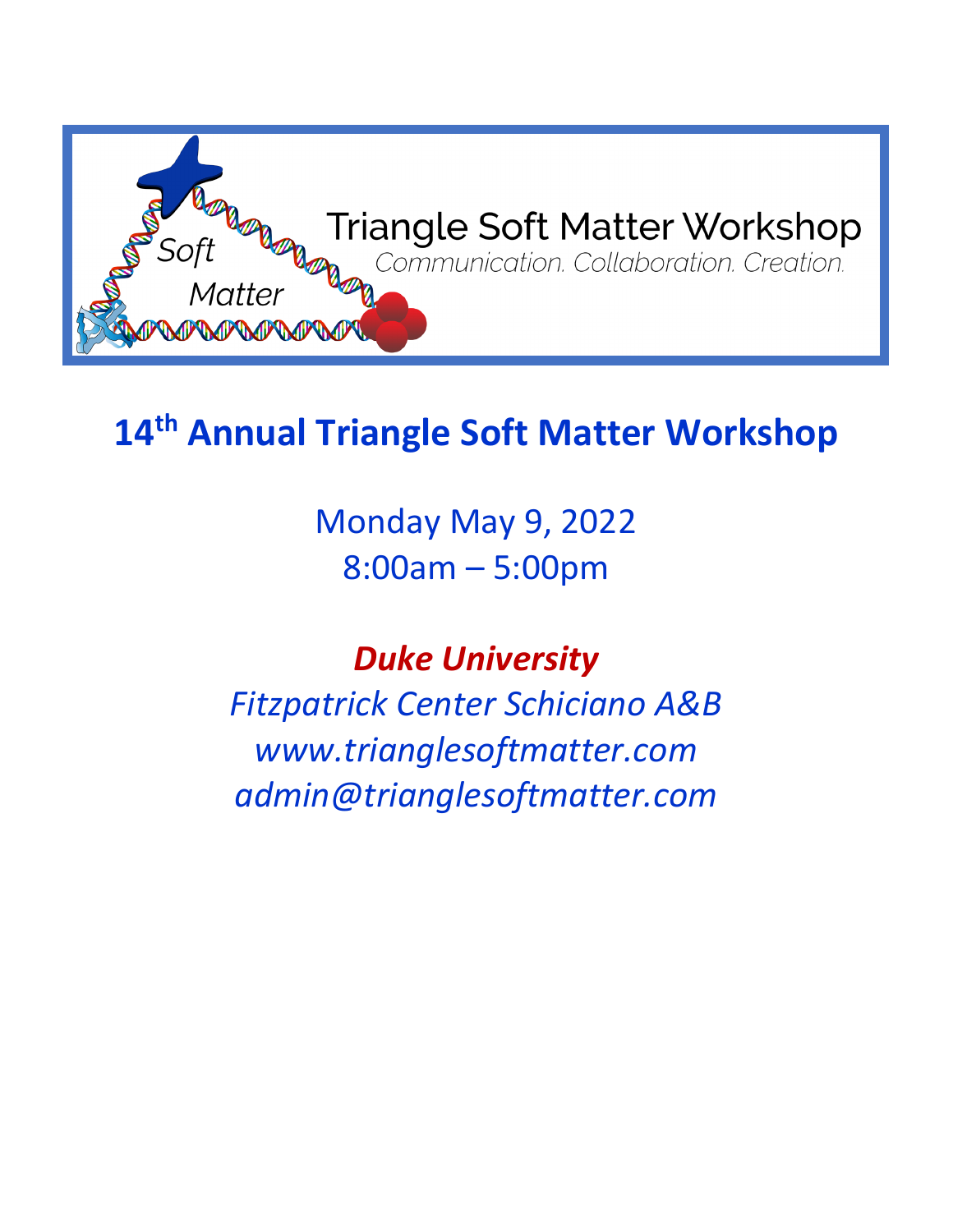# **14th Annual Triangle Soft Matter Workshop** Monday May 9, 2022 *Duke University, Fitzpatrick Center (Schiciano A&B)*

- 7:15-8:00 Registration, coffee, light breakfast, set-up posters
- 8:00-8:05 Welcoming remarks by organizers
- 8:05-8:55 Soundbites Session 1
- 8:55-9:40 Posters Session 1
- 9:40-10:30 Soundbites Session 2
- 10:30-11:15 Posters Session 2
- 11:15-12:05 Soundbites Session 3
- 12:15-2:00 Lunch & Posters Session 3
- 2:00-2:30 Invited talk: **Alexander Zhukhovitskiy**, Assistant Professor, Department of Chemistry, University of North Carolina - Chapel Hill *Title: The logic of polymer synthesis and degradation*
- 2:30-3:00 Invited talk: **Po-Chun Hsu**, Assistant Professor, Department of Mechanical Engineering and Materials Science - Duke University *Title: Electrochemically dynamic materials for solar and radiative thermoregulation*
- 3:00-3:30 Invited talk: **Adriana San Miguel**, Assistant Professor, Department of Chemical and Biomolecular Engineering, North Carolina State University *Title: Worms, chips, and computer vision: unconventional tools to better understand aging, stress, and neurodegeneration*
- 3:30-4:00 Sweet treat & Coffee break *Voting on your favorite posters closes at 4pm!*
- 4:00-5:00 Plenary lecture: **Anna Balazs**, Distinguished Professor, Department of Chemical Engineering, University of Pittsburgh *Title: Chemically Controlled Shape-morphing of Elastic Sheets*
- 5:00 Closing remarks by organizers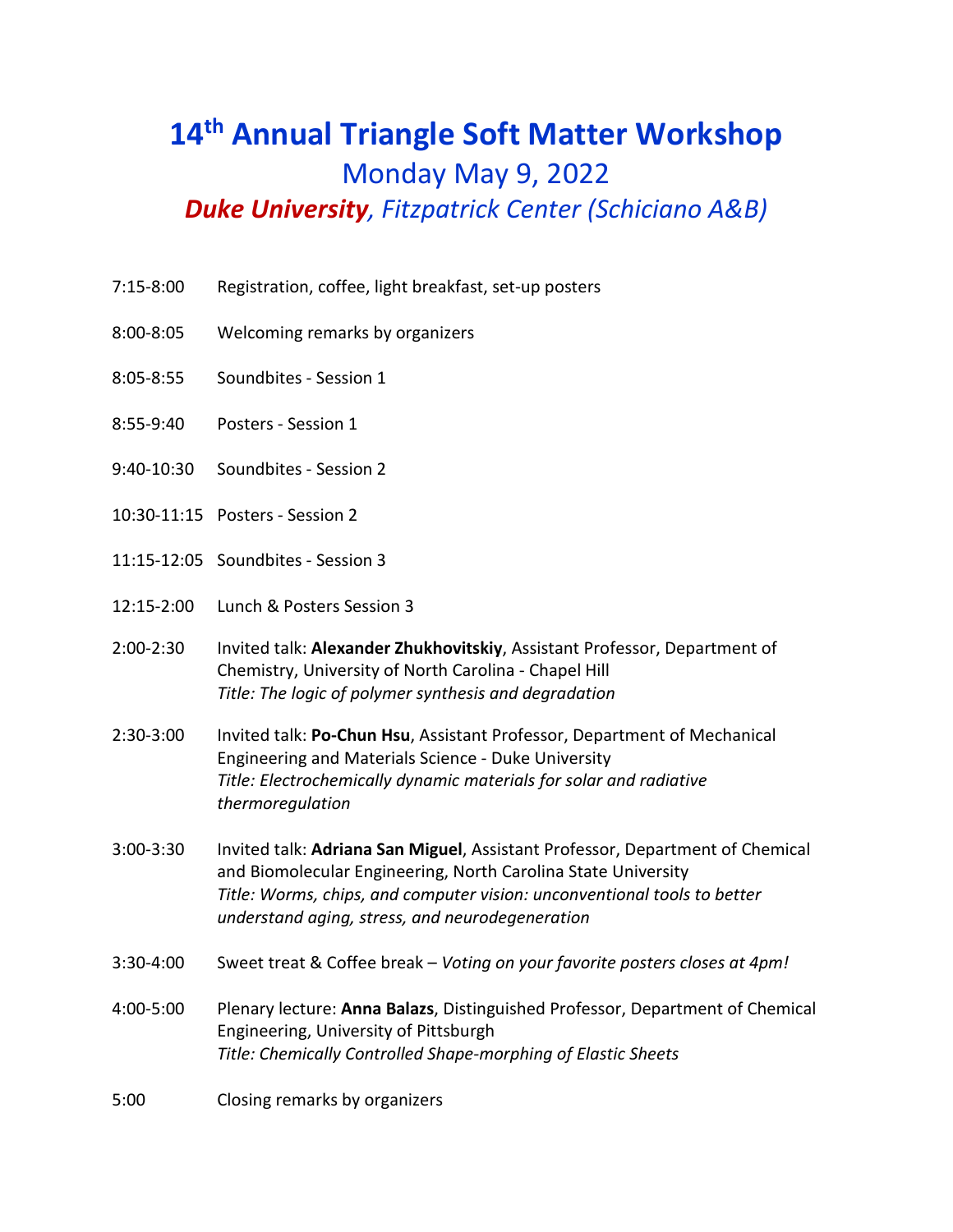# **Plenary Lecture**:

**Anna Balazs**  Distinguished Professor Department of Chemical Engineering University of Pittsburgh



**Title:** Chemically Controlled Shape-morphing of Elastic Sheets

#### **Abstract:**

Two-dimensional responsive materials that change shape into complex three-dimensional structures are valuable for creating systems ranging from wearable electronics to soft robotics. Typically, the final 3D structure is unique and predetermined through the materials' processing. Using theory and simulation, we devise a distinctive approach for driving shape changes of 2D elastic sheets in fluid-filled microchambers. The sheets are coated with catalyst to generate controllable fluid flows, which transform the sheets into complex 3D shapes. A given shape can be achieved by patterning the arrangement of the catalytic domains on the sheet and introducing the appropriate reactant to initiate a specific catalytic reaction. Moreover, a single sheet that encompasses multiple catalytic domains can be transformed into a variety of 3D shapes through the addition of one or more reactants. Materials systems that morph ondemand into a variety of distinct structures can simplify manufacturing processes and broaden the utility of soft materials

#### **Bio:**

Anna C. Balazs is a Distinguished Professor of Chemical Engineering and holds the John A. Swanson Endowed Chair in the Swanson School of Engineering at the University of Pittsburgh. She received her B.A. in physics from Bryn Mawr College in 1975 and her Ph.D. in materials science from the Massachusetts Institute of Technology in 1981. Her research involves developing theoretical and computational models to capture the behavior of polymeric materials, nanocomposites and multi-component fluids. Balazs is a Fellow of the American Physical Society, the Royal Society of Chemistry, and the Materials Research Society. She was a Visiting Fellow at Corpus Christi College, Oxford University. She has served on a number of editorial boards, including: *Macromolecules*, *Langmuir*, *Accounts of Chemical Research*, *and Soft Matter.* She was Chair of the American Physical Society Division of Polymer Physics in 1999- 2000. She received a *Special Creativity Award* from the National Science Foundation. In 2003, she received the *Maurice Huggins Memorial Award* of the Gordon Research Conference for outstanding contributions to Polymer Science. Recently, she received the *American Physical*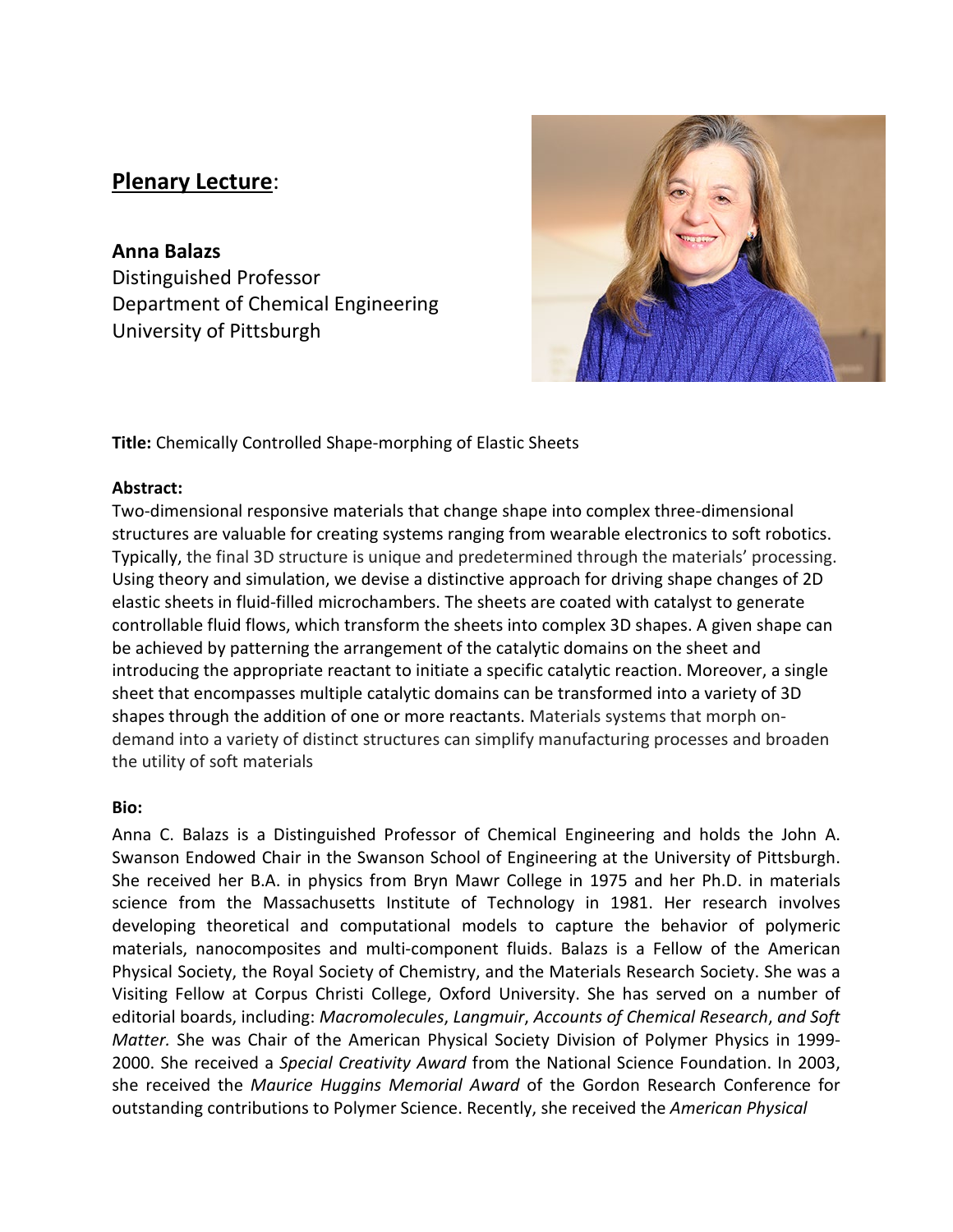*Society Polymer Physics Prize* (2016), the *Royal Society of Chemistry S F Boys-A Rahman Award* (2015), the *American Chemical Society Langmuir Lecture Award* (2014) and the *Mines Medal* from the South Dakota School of Mines (2013). She was elected to the *National Academy of Engineers (NAE)* (2022) and the *National Academy of Sciences (NAS)* (2021).



There are three (3) poster sessions today. Vote for your top 3 choices! Click below to complete the voting survey.

# [Poster Session Survey](https://duke.qualtrics.com/jfe/form/SV_5mX81LBk3JzEgjY).

Or you can find the QR code on the home page: trianglesoftmatter.com under Downloads or at the bottom of the Poster Schedule. Voting closes at 4:00pm

Consider the following questions when judging:

I

- Was a clear problem stated, justifying the research? Did the presenter show a strong conceptual understanding of their research and how it fits into the "big picture"?
- Was a clear research design given, with particular emphasis on methods, data, results and interpretation, problems, and conclusions? Did the results clearly address or solve the problem?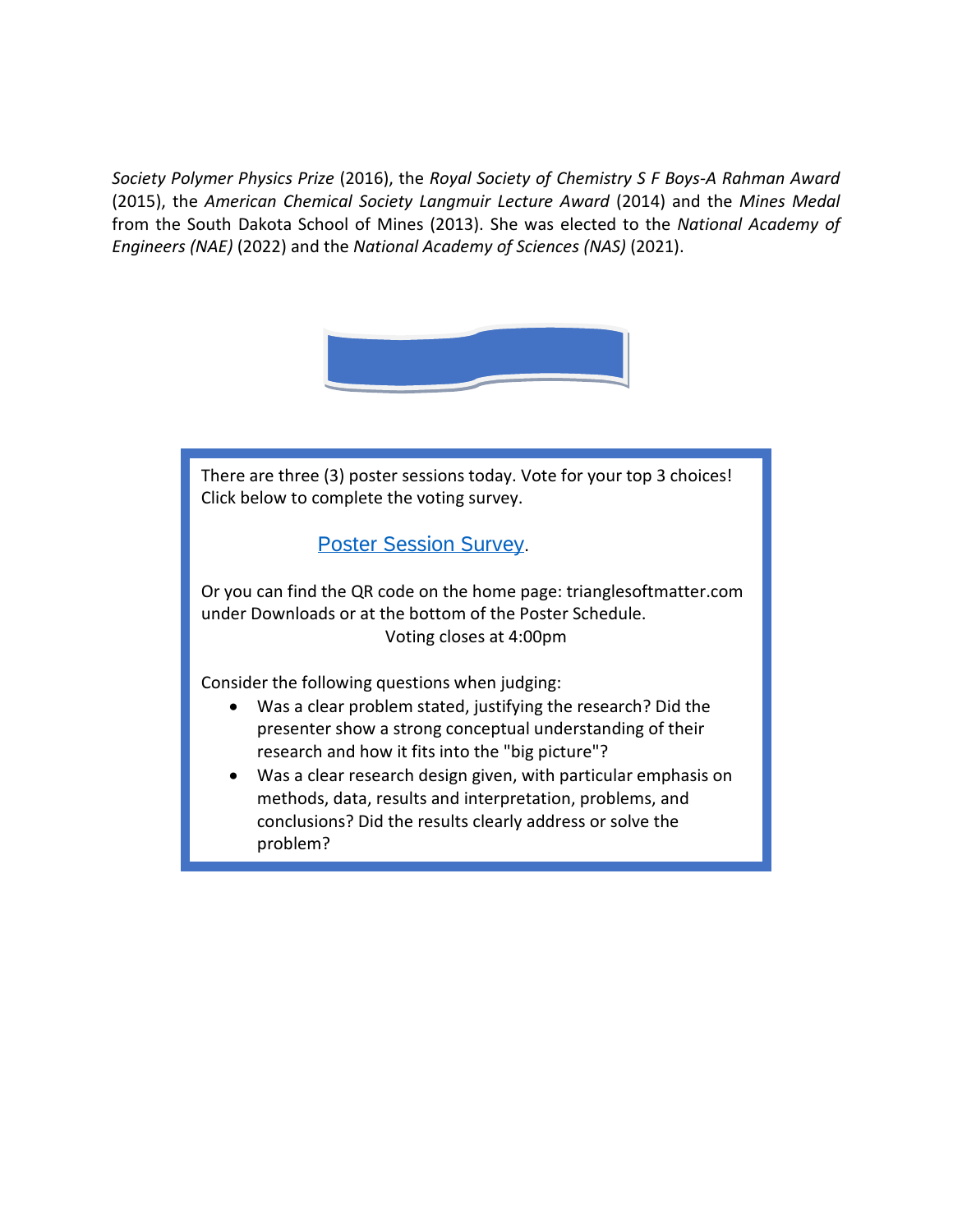# **Invited Talks:**

#### **Adriana San Miguel**

Assistant Professor Department of Chemical & Biomolecular Engineering North Carolina State University



**Title:** Worms, chips, and computer vision: unconventional tools to better understand aging, stress, and neurodegeneration

#### **Abstract:**

The fraction of older adults in the global population is projected to increase substantially in coming decades, while aging is the main risk factor for a large number of diseases. Revealing the molecular underpinnings of aging and longevity, and its impact on cellular, tissue, and organismal morphology and function are thus critical questions. In our work, we use the nematode *C. elegans* to better understand aging, stress, and neurodegeneration. We develop and apply key technologies that enable quantitative, high-content analysis of the effects of aging on cells, neuronal connections, protein stability, and gene activity. Aging induces high levels of heterogeneity, and complex morphological changes in cellular and subcellular structures. Thus, their analysis requires large sample numbers and quantitative approaches to describe them. In this talk, I will present several approaches that rely on microfluidic tools, high-content phenotyping aided by machine and deep learning, and CRISPR/Cas9 genetic engineering to study aging and stress in *C. elegans* at the molecular, cellular, and organismal level. This work has enabled quantitative analysis of key aging molecular components and phenotypes that enable lifespan prediction, identification of aging-relevant genes, and the identification of aging-specific degenerative changes in neurons.

#### **Bio:**

Adriana San Miguel is an Assistant Professor in the Department of Chemical & Biomolecular Engineering at NC State University. She is also part of the University's Synthetic and Systems Biology Cluster. Her work combines engineering and biology, and focuses on developing tools to perform high-throughput automated experiments with the model organism *C. elegans.* This tools are used to better understand aging, stress, and neurodegeneration. She received a BS in Chemical Engineering at the Monterrey Institute of Technology in Mexico and obtained a PhD in Chemical Engineering Georgia Tech, where she worked with Sven Behrens. She trained as a Postdoctoral Fellow with Hang Lu at Georgia Tech and with Marc Vidal at the Dana-Farber Cancer Institute. She has received several awards, which include the

NIA K99/R00 Pathway to Independence Award, DOD New Investigator Award, and the AMED Interstellar Initiative on Healthy Longevity.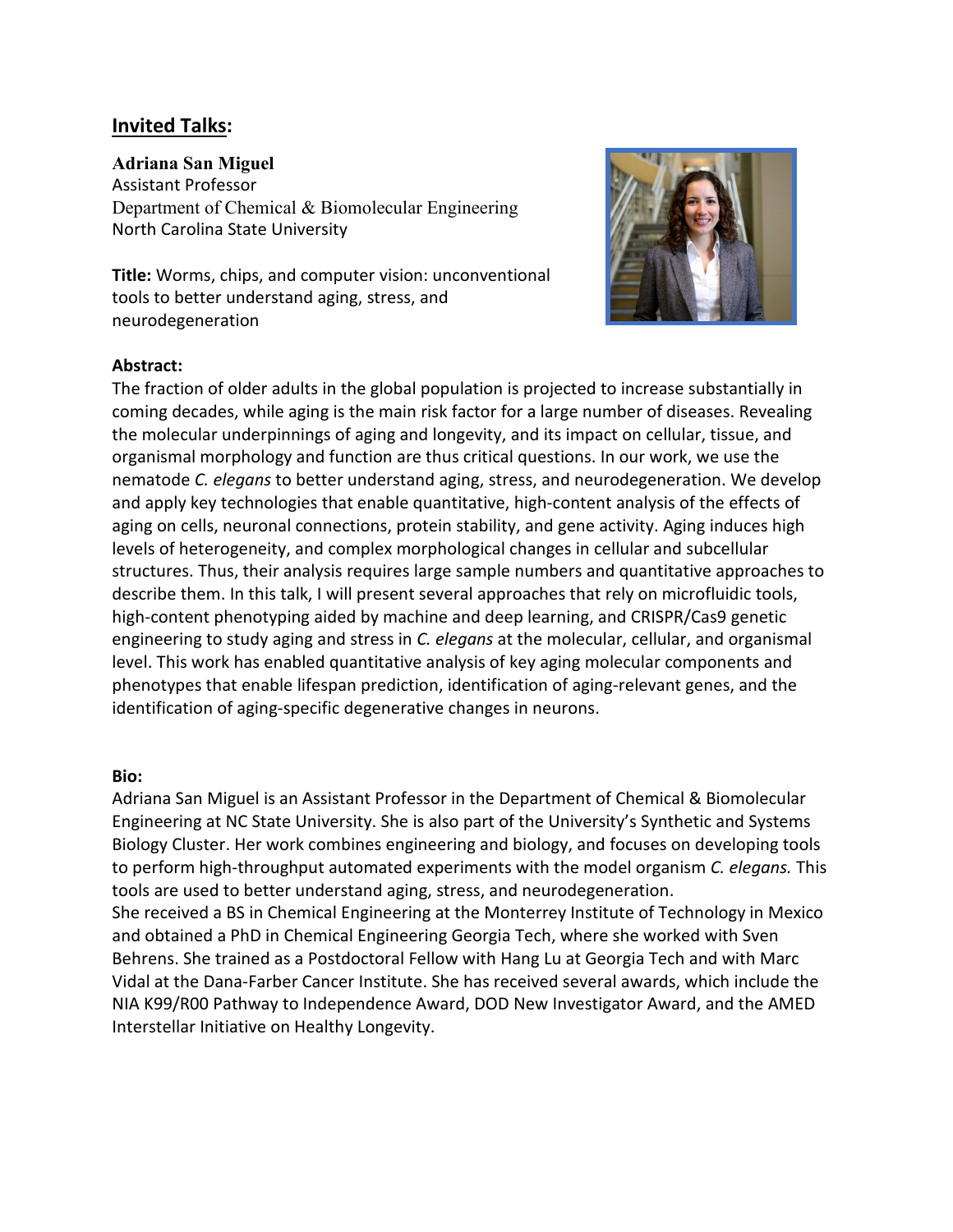**Aleksandr (Alex) V. Zhukhovitskiy** Assistant Professor Department of Chemistry University of North Carolina-Chapel Hill



**Title:** The logic of polymer synthesis and degradation

#### **Abstract:**

Retrosynthetic analysis is a central chemistry concept formalized by E. J. Corey that has empowered organic chemists to build remarkably complex natural and "unnatural" products. Polymers are, in a sense, similarly complex as a consequence of the potential for structural, sequence, architectural, and stereochemical isomerism. Yet, retrosynthetic analysis remains underutilized in polymer synthesis; instead, design of polymeric targets is usually constrained by forward-synthetic considerations of established monomer pools and polymerization methods. Consequently, our ability to further innovate and problem-solve in the polymer space—in particular, to address the global challenge of polymer sustainability—depends on our ability to dismantle these constraints. My talk will focus on new strategies and tactics in retrosynthetic analysis applied to polymers, with a focus on rearrangements of polymer backbones, generation of nitrogen-rich polymer backbones, and applications in polymer sustainability.

#### **Bio:**

Born in Dnipro, Ukraine, Alex moved to the U.S. at the age of 11. Alex completed his undergraduate education at Northwestern University, earning a bachelor of arts in mathematics and the integrated science program and a joint BA/MS in chemistry. During that time, Alex carried out research in the group of Prof. Tobin Marks and Prof. SonBinh Nguyen in the department of Chemistry. From 2011 to 2016, Alex conducted doctoral research with Prof. Jeremiah Johnson in the department of Chemistry at MIT: his work there was focused on the surface chemistry of N-heterocyclic carbenes and the development of polymer networks crosslinked with metal-organic cages. For his work, Alex was recognized with the Henkel Award and the Nobel Signature Award. Subsequently, Alex was a Life Science Research Foundation postdoctoral fellow at UC Berkeley in the organometallic and catalysis group of Prof. F. Dean Toste.

Now Alex is an Assistant Professor and William R. Kenan Jr. Faculty Fellow in the Department of Chemistry at UNC-Chapel Hill. Alex's group is focused on addressing fundamental challenges in polymer chemistry and physics to advance the functionality and sustainability of soft materials. For their work, the Zhukhovitskiy group has recently been awarded the NSF CAREER grant and the 3M Non-Tenured Faculty Award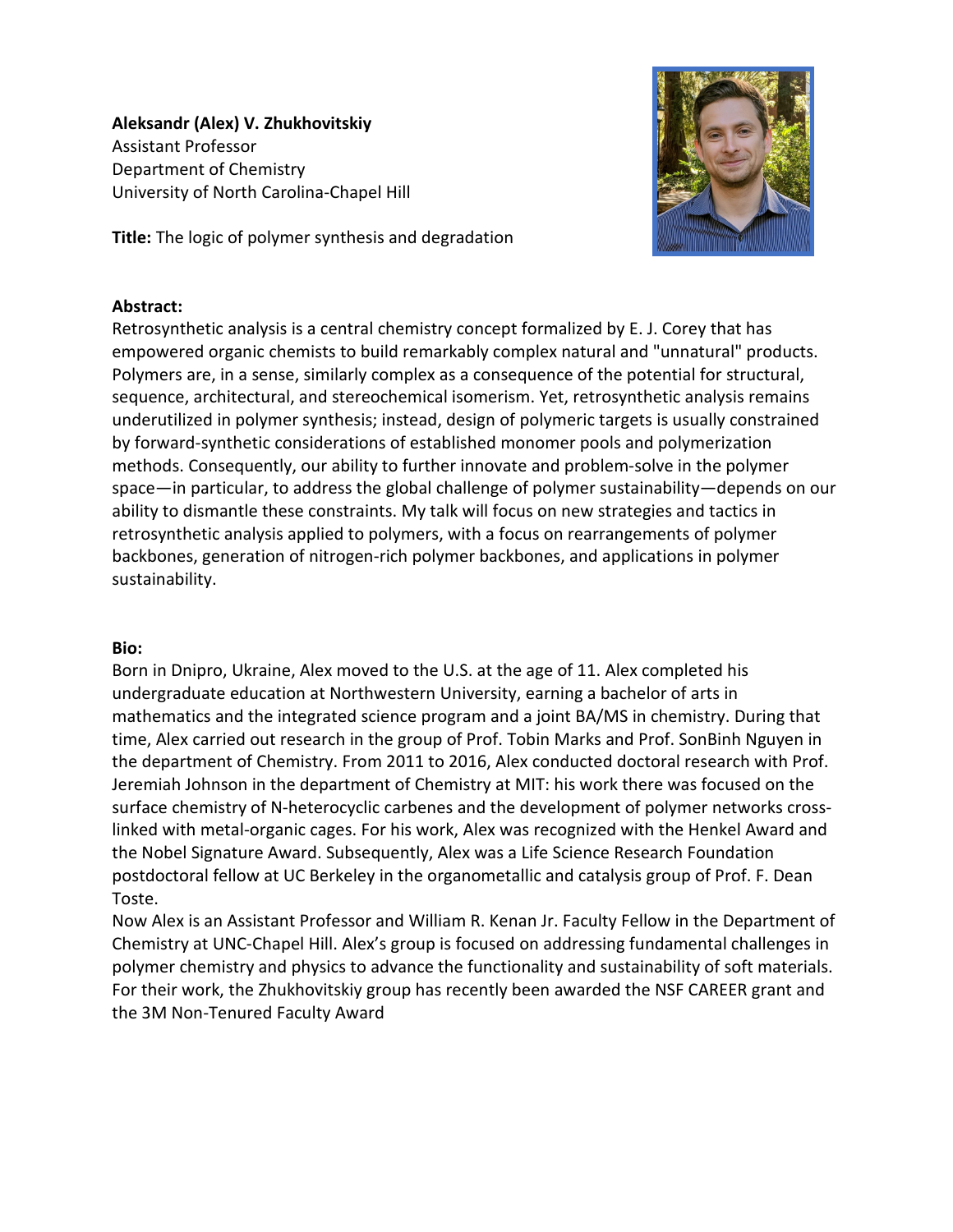### **Po-Chun Hsu** Assistant Professor Department of Mechanical Engineering and Materials Science Duke University

**Title: Electrochemically dynamic materials for solar and radiative thermoregulation** 



#### **Abstract:**

Solar energy has been one of the most important renewable sources of heat. On the other hand, radiative cooling uses the sky as the cold source to reduce the energy consumption for refrigeration and space cooling. While both technologies were significantly advanced by recent research in photonics and thermal science, most works still address only one of them separately, which is limited to specific climate zones and seasons of the year. In this talk, I will introduce our works that use reversible metal electrodeposition to dynamically switch between a plasmonic selective solar absorber and a mid-infrared-emitting solar mirror. Because of the dual-band synergistic heat management, the dynamic device can be used as smart building envelopes for all-weather, year-round HVAC energy saving. Furthermore, the electrochemically variable emittance concept is also applied to ultralow-energy personal thermoregulation, bringing new opportunities in the human-building-energy nexus.

#### **Bio:**

Dr. Hsu is an Assistant Professor at Duke University in the Thomas Lord Department of Mechanical Engineering and Materials Science. His research focuses on innovative dynamic materials for light and heat management. By utilizing fundamental principles of materials science and photonic engineering, his group aims to boost the thermoregulation performance and functionality for applications in wearable technology, net-zero energy buildings, electrochromic display/camouflage, spacecraft thermal control, and beyond. He earned his PhD degree in Materials Science and Engineering and postdoctoral research in Mechanical Engineering, both at Stanford University. His research in cooling textile was selected as Top Ten World-Changing Idea by Scientific American. He is an awardee of NSF CAREER Award, Ralph E. Powe Junior Faculty Enhancement Awards, MIT Technology Review Innovators Under 35 (China), Sony Faculty Innovation Award, and Clarivate Analytics Highly Cited Researchers.